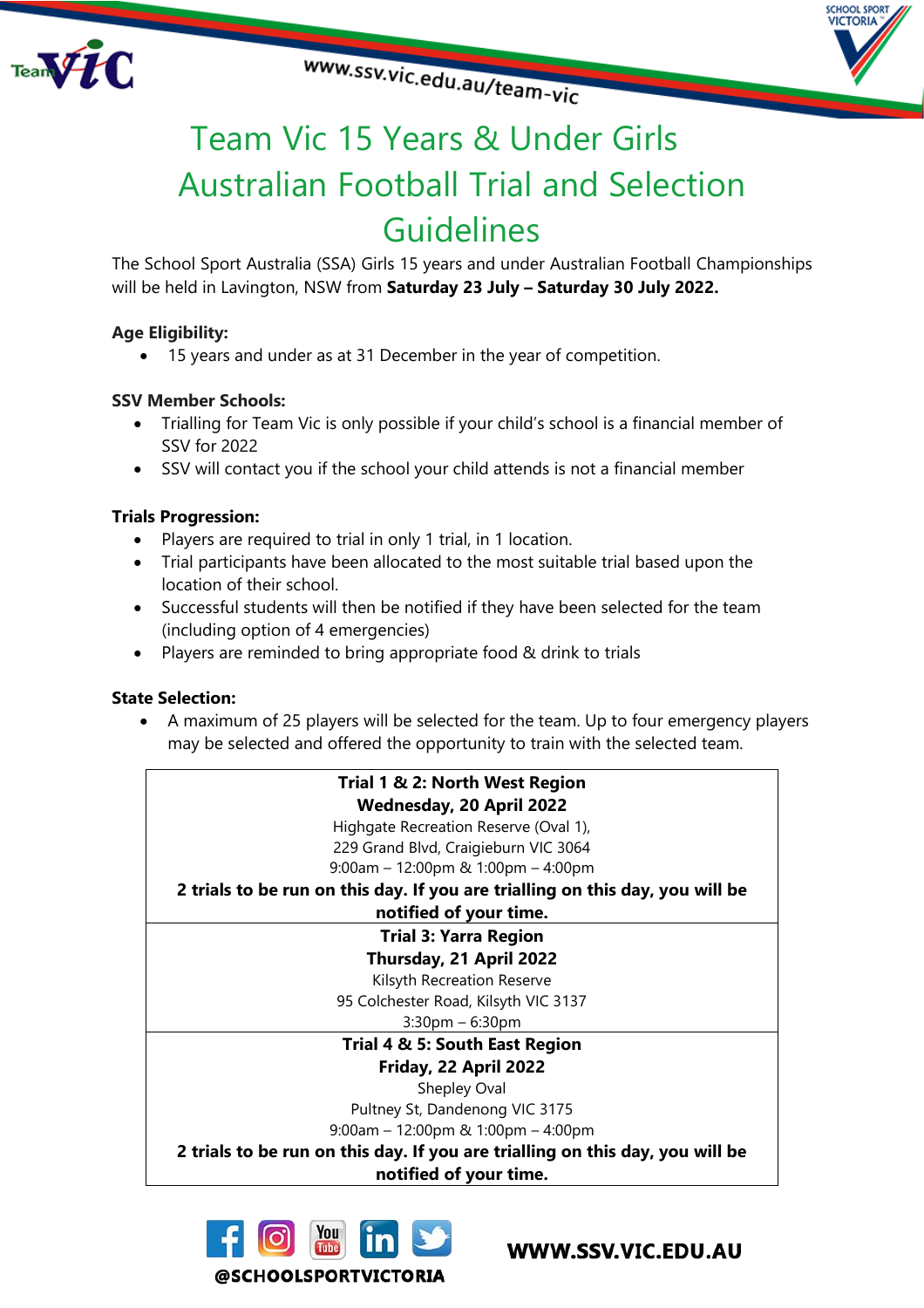

# **SELECTION GUIDELINES**

VICTORIA

School Sport Australia Championships consists of both educational and sporting components. Being a member of a SSV State Team provides an opportunity to be involved in all educational and sporting excursions and aim for national selection.

### **Team members are expected to abide by the following responsibilities:**

- Team members will be required to accept their position in the team soon after the announcement of the team.
- Attending all training sessions is deemed compulsory by team management staff including State Camp dates TBA
- Parent/guardian, must attend 2022 Championships with participant and are responsible for their own accommodation.
- Purchase of the compulsory uniform.
- Attending initial briefing session, uniform presentation and team photograph sessions.
- Completing team documentation and returning same to team management by due date.
- Ensuring team membership invoice is paid by due date.
- Attending all sessions of the School Sport Australia Championship, including the Opening and Closing Ceremonies and the excursion activity.
- Recognising that all School Sport Australia Championships are school activities, and that duty of care and decision-making regarding each team member's participation in those activities or in preparation for those activities, is the responsibility of the team management / coaching staff.
- Team Officials ensuring that the selection process is fair and transparent, and that students, parents and teachers are made aware of this process.

### **Guidelines for selectors**

- Comparable playing time for all players
- Opportunity to play in at least two preferred positions
- Consideration of team composition so players from the same school or team are not advantaged over individual representatives
- Where appropriate, concentrate on selecting players with generic skills rather than players for specific positions
- Length of each playing period is a minimum 4 x 15-minute quarters.
- Where possible, use independent selectors, i.e. not a relative or friend of trial participants. In cases where this situation does occur, the umpires or selector's position should be declared publicly.
- Team officials also reserve the right to not require a player to participate in any trial stage if they deem it to be unnecessary
- Team officials reserve the right to select a player who is injured or unavailable due to an approved reason during the trial process for reasons applicable to the Team Vic Invitational Policy. Team balance is critical to selection of the final squad.



WWW.SSV.VIC.EDU.AU